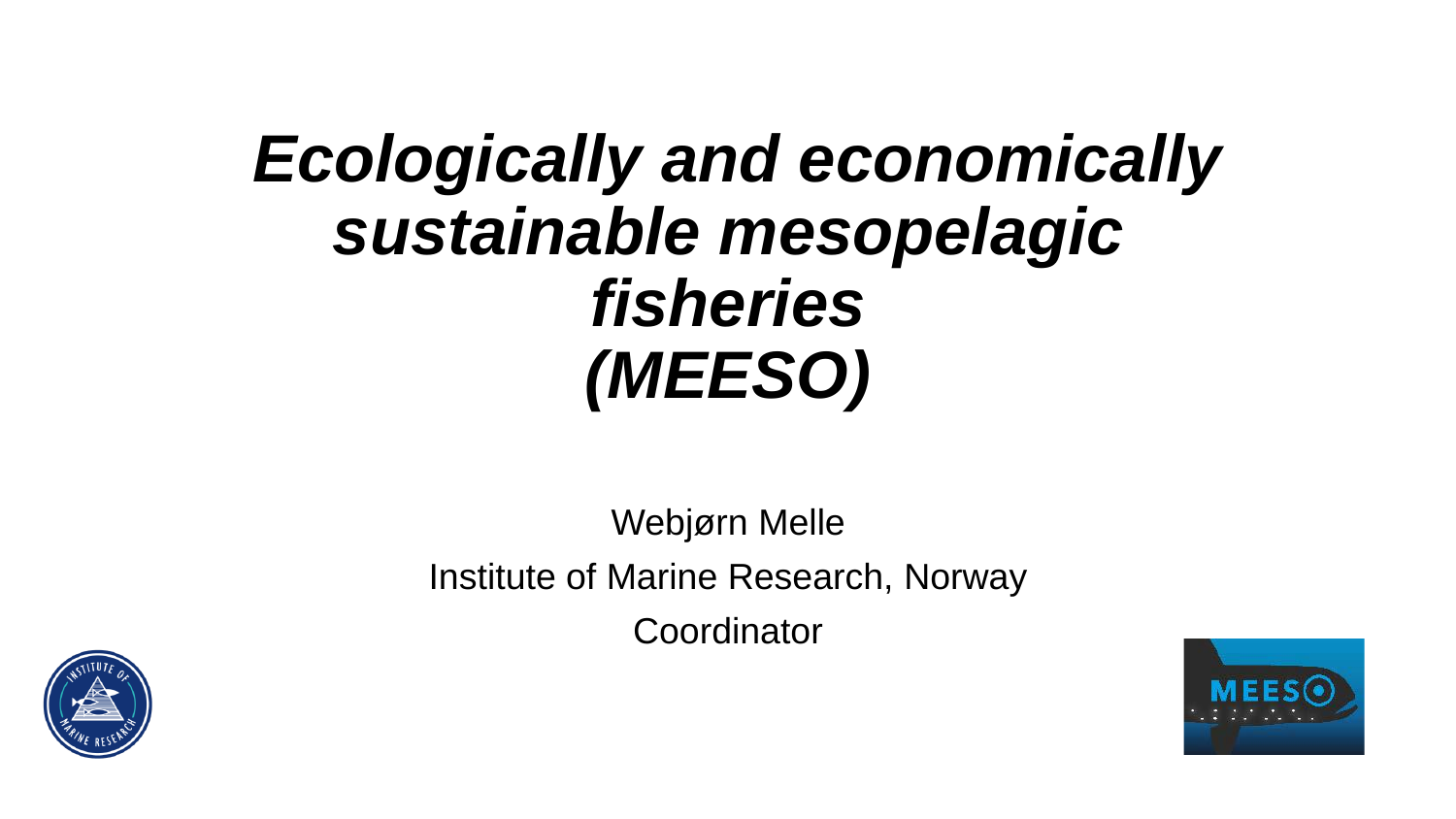# What is MEESO about?

- Global human population growth is causing increased demand for food, including marine proteins and lipids.
- Mesopelagic organisms represent one of the largest unexploited resource left in the world's oceans.
- *However, the biomass and ecological role of the mesopelagics are not known.*
- **MEESO** will explore the potential of using the mesopelagic resources for products included in the human food chain,
- and assess options to sustainably manage and govern their exploitation.



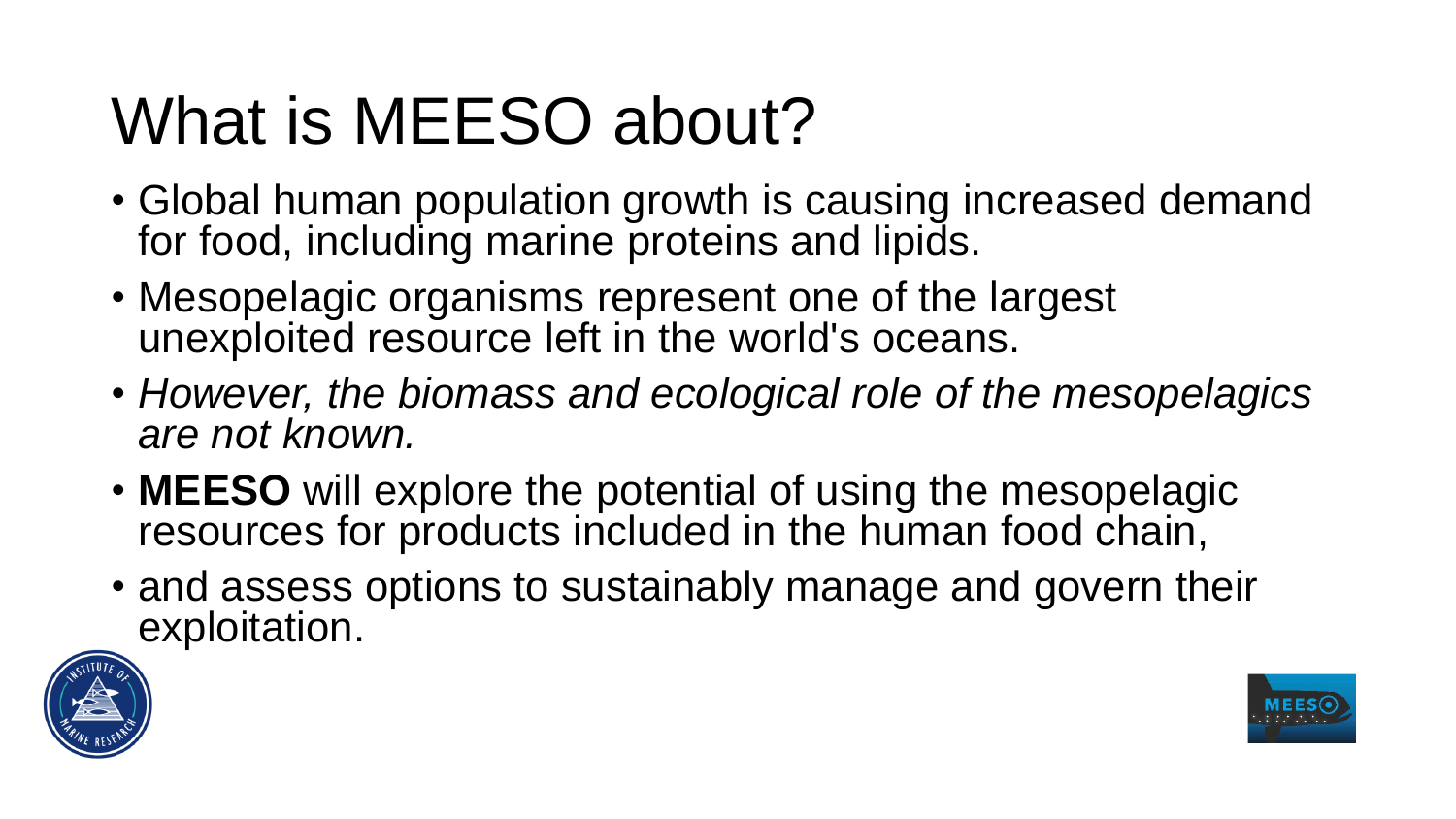#### **1 st priority of MEESO** will be to measure the biomass and abundance of mesopelagic populations

- New developments of fine meshed trawls with identical mesh size from opening to codend
- Mouth opening areas range from  $36-800$  m<sup>2</sup>
- Submersible multifrequency broadband acoustics on towed platforms, enabling counting, target strength estimation and acoustic signatures of single targets throughout the depth range of the mesopelagic zone









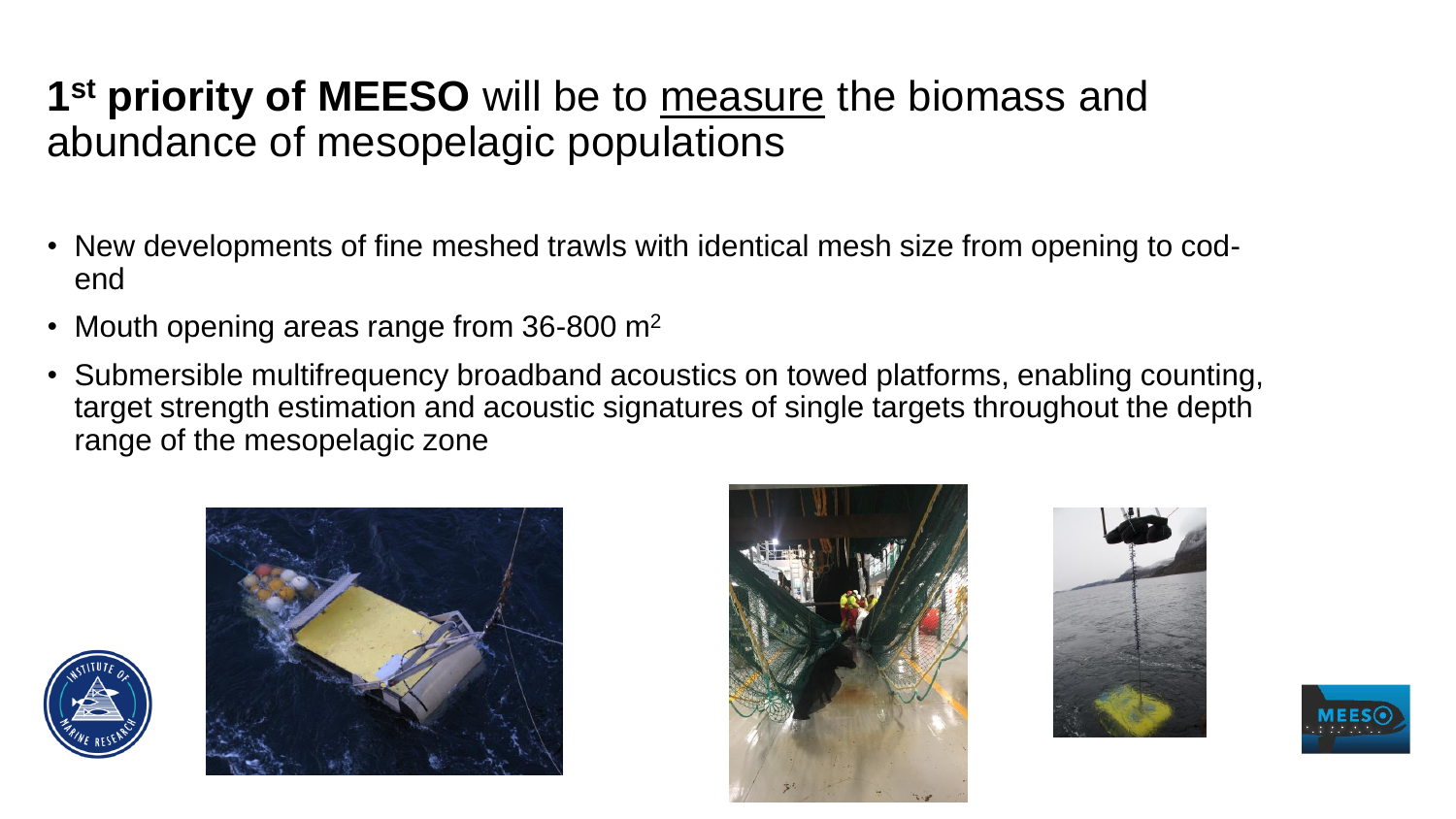Mesopelagic fish and plankton in an ocean basin doing daily vertical migrations as observed with ship mounted acoustics



#### **What is the mesopelagic zone?**

- Normally, taken to be the depths between 200 and 1000 m.
- Formally, defined as depths where light is too low for net primary production, but still present at detectable levels.



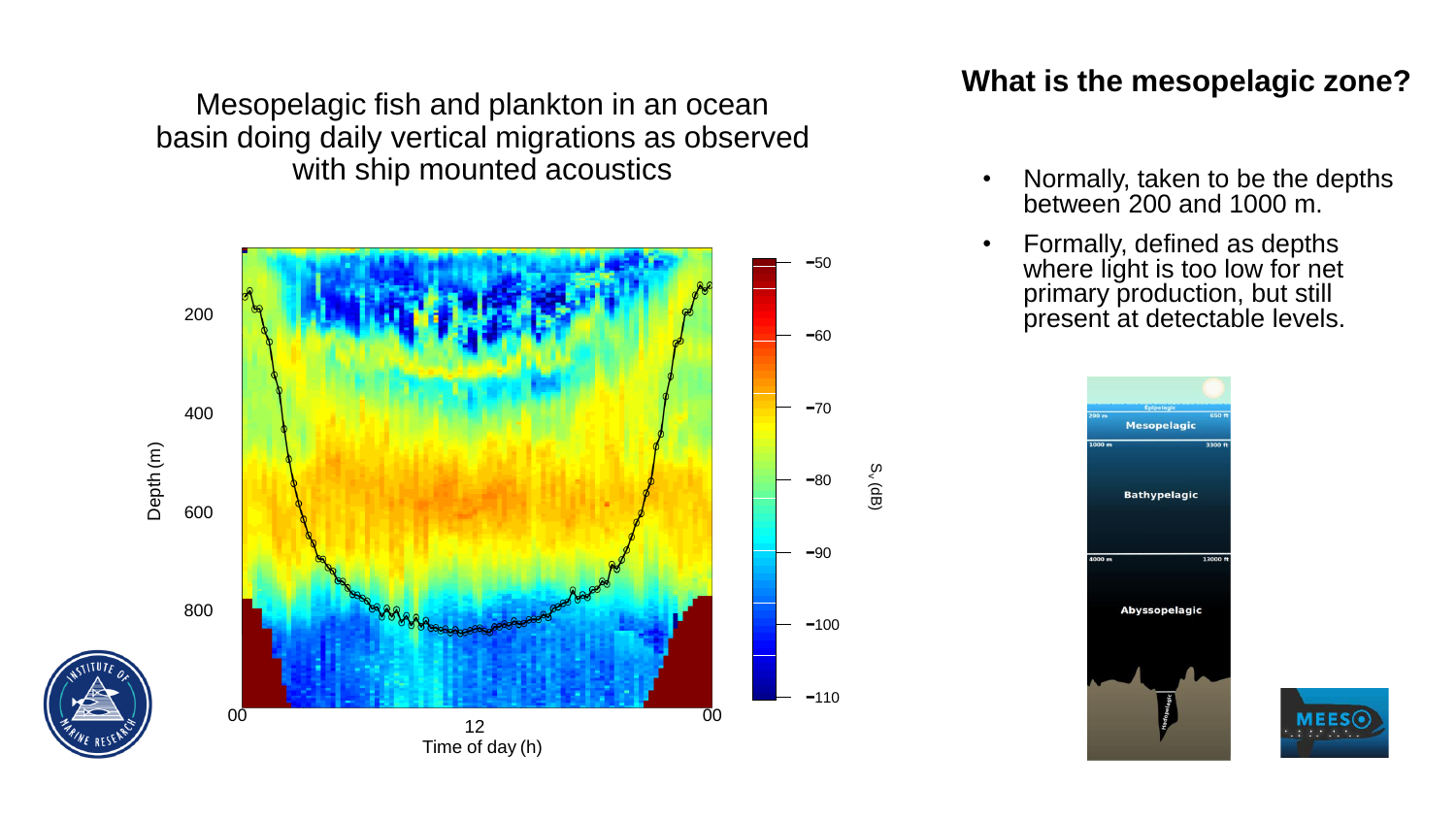# Key features of the mesopelagic ecology

- Epi- and mesopelagic communities are parts of one ecosystem
- We need to quantify food web structure and interactions for the marine ecosystem as a whole
- Mesopelagic community may shape epipelagic community through competition and predation
- The mesopelagic community is not dominated by lower trophic levels





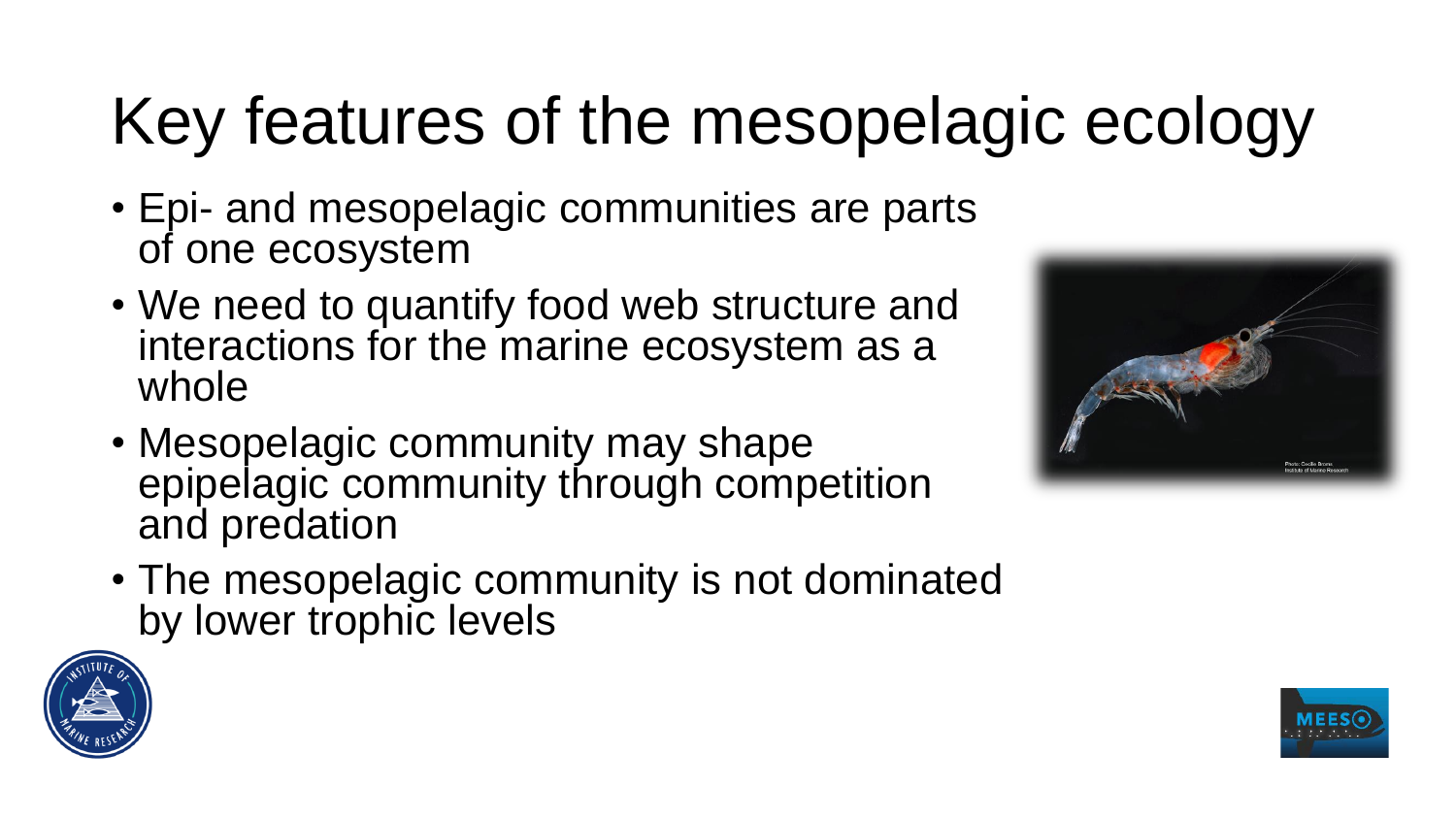### Ecosystem services provided by the mesopelagic ecosystem

- Direct mesopelagic fisheries (Blue whiting, redfish)
- Indirect; food for epi- and mesopelagic commercial stocks (tuna, salmon, marine mammals, blue whiting, +)
- Contribution of the mesopelagic community to carbon vertical flux through the biological pump may be 20 % of total carbon flux, on average





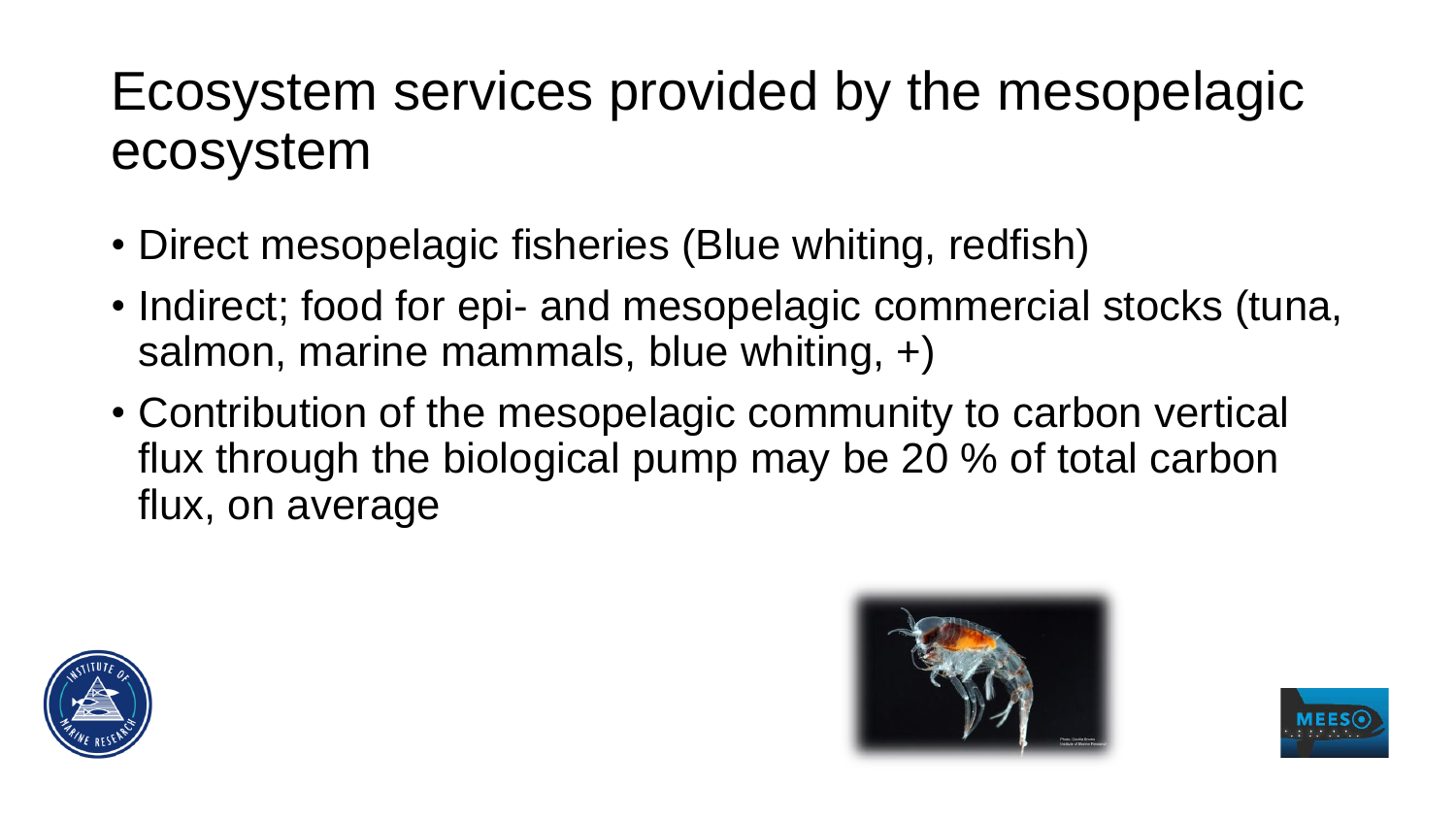

Shows the enormous potential and the vital ecological role of the mesopelagic community



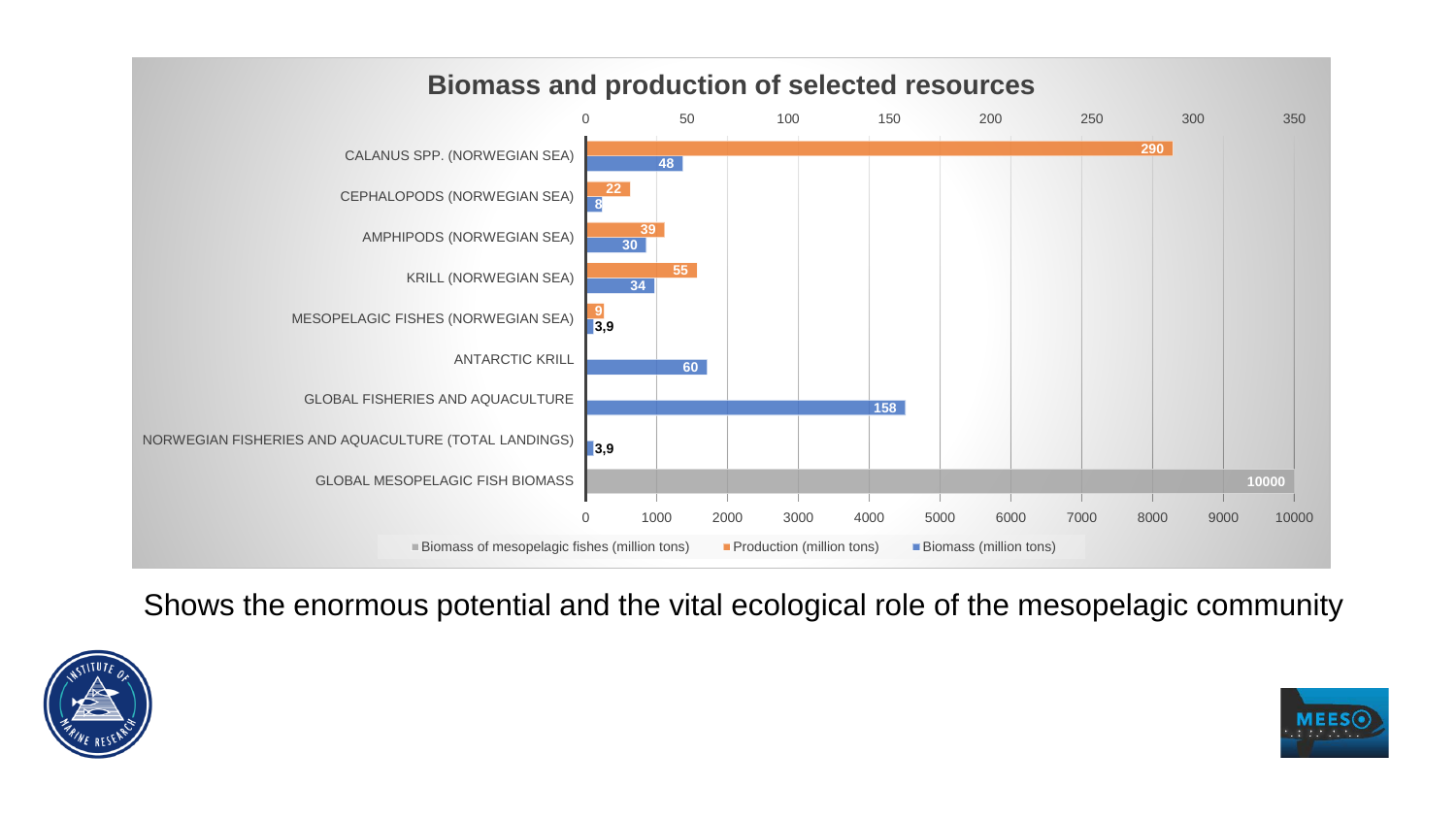## Considerations for assessment and management

- Data-poor stocks: assessment models must handle that
- Mixed fishery? Management of mixed fishery.
- Red-listed species? By-catch?
- Maintain ecosystem services (diversity, trophic structure and contribution to carbon flux)
- Potential future fisheries may be multinational fisheries in international waters: must be managed and governed in accordance with that.